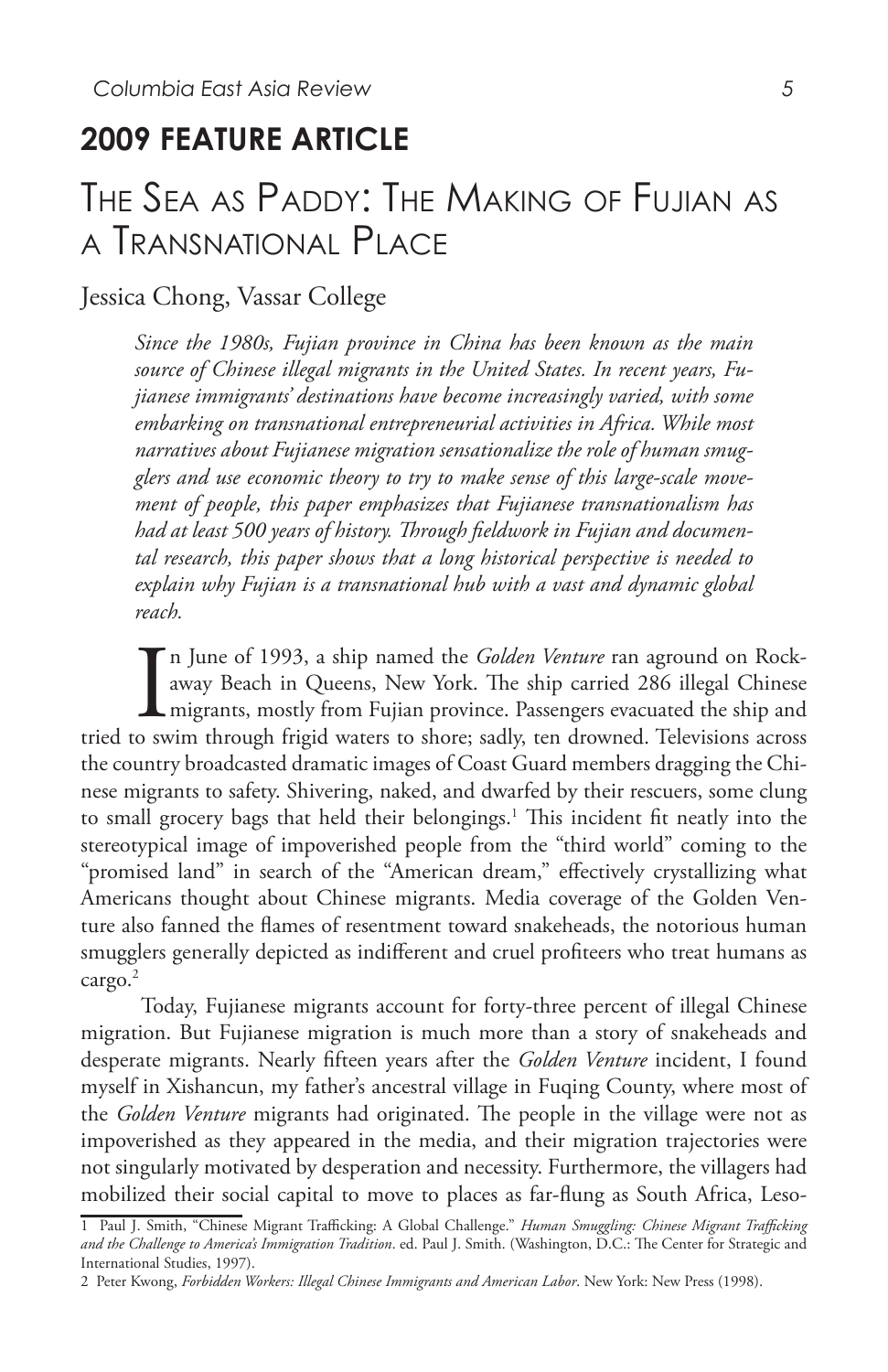tho, and Nigeria to pursue opportunity. Their destinations were not confined to the "promised land" of the United States; for centuries, sizeable populations of ethnic Fujianese have lived in Southeast Asian countries like the Philippines, Singapore, and Malaysia.<sup>3</sup>

 In fact, Xishancun had been literally emptied of young people. Over the last decade or so, many Xishancun villages had migrated to countries in Africa on family support, opening shops of their own. With the remittances that these entrepreneurs sent home, their families had built opulent four or five-storey houses in Xishancun. The buzz was thick in the humid July air: Africa had become *the* place to go.

 In recent years, scholars have tried to understand Fujianese migration using several conventional theories, some of which provide better explanations than others. The theory of cumulative causation stipulates, for instance, that migration sustains itself by creating *more* migration, forming what Massey describes as "migration networks."4 These networks link previous migrants in a particular destination to potential migrants in their communities of origin. In Fujian, these migration networks were even arguably native to the social structure.

 Pieke, Frank, and Thuno believe that "emigration from [Fujian] is strongly embedded in local political, sociocultural and economic institutions and histories."5 In order to move away from the Eurocentric vantage point, they use the term "Chinese globalization," which they conceptualize as "multiple, transnational social spaces straddling and embedded in diversifying smaller regional or national systems[…] and, on the other hand[…] part of a unifying global system."6 They also note that migration is "as much about the details of local places and communities as it is about the networks and connections linking these places to a transnational social space."7 These are important insights.

 Other theories, however, are less effective. The economics-based neoclassical migration theory maintains that individuals choose to emigrate based on income differentials, moving from low-wage countries to high-wage countries.<sup>8</sup> Unfortunately, this theory fails to explain both the recent Fujianese migration to countries whose currencies have less purchasing power than the Chinese renminbi (RMB) and the observations that economic development tends to actually *increase* the impetus for emigration.9 Meanwhile, proponents of the world systems theory suggest that transnational migration is a result of industrialization in China's reform period, a product of "Western capitalism," wherein farmers have been forced from their land and the

<sup>3</sup> Smuggling of US-bound Chinese growing in Peru. *The Taipei Times,* Feb 21 2007 (3).

<sup>4</sup> Douglas Massey, et al, *Worlds in Motion: International Migration at the End of the Millennium*. (Oxford: Oxford University Press, 1998).

<sup>5</sup> Frank Pieke and Mette Thuno. "Institutionalizing Recent Rural Emigration from China to Europe: New Transnational Villages in Fujian." *International Migration Review* 39, no. 2 (2005): 485.

<sup>6</sup> Frank Pieke, et al, *Transnational Chinese: Fujianese Migrants in Europe*. (Stanford: Stanford University Press, 2004), 11.

<sup>7</sup> Ibid., 6.

<sup>8</sup> Douglas Massey, et al, "Theories of International Migration: A Review and Appraisal." *Population and Development Review* 19, no. 3 (1993): 431-466.

<sup>9</sup> Douglas Massey, "Economic Development and International Migration in Comparative Perspective." *Population and Development Review* 14, no. 4 (1988): 383-413.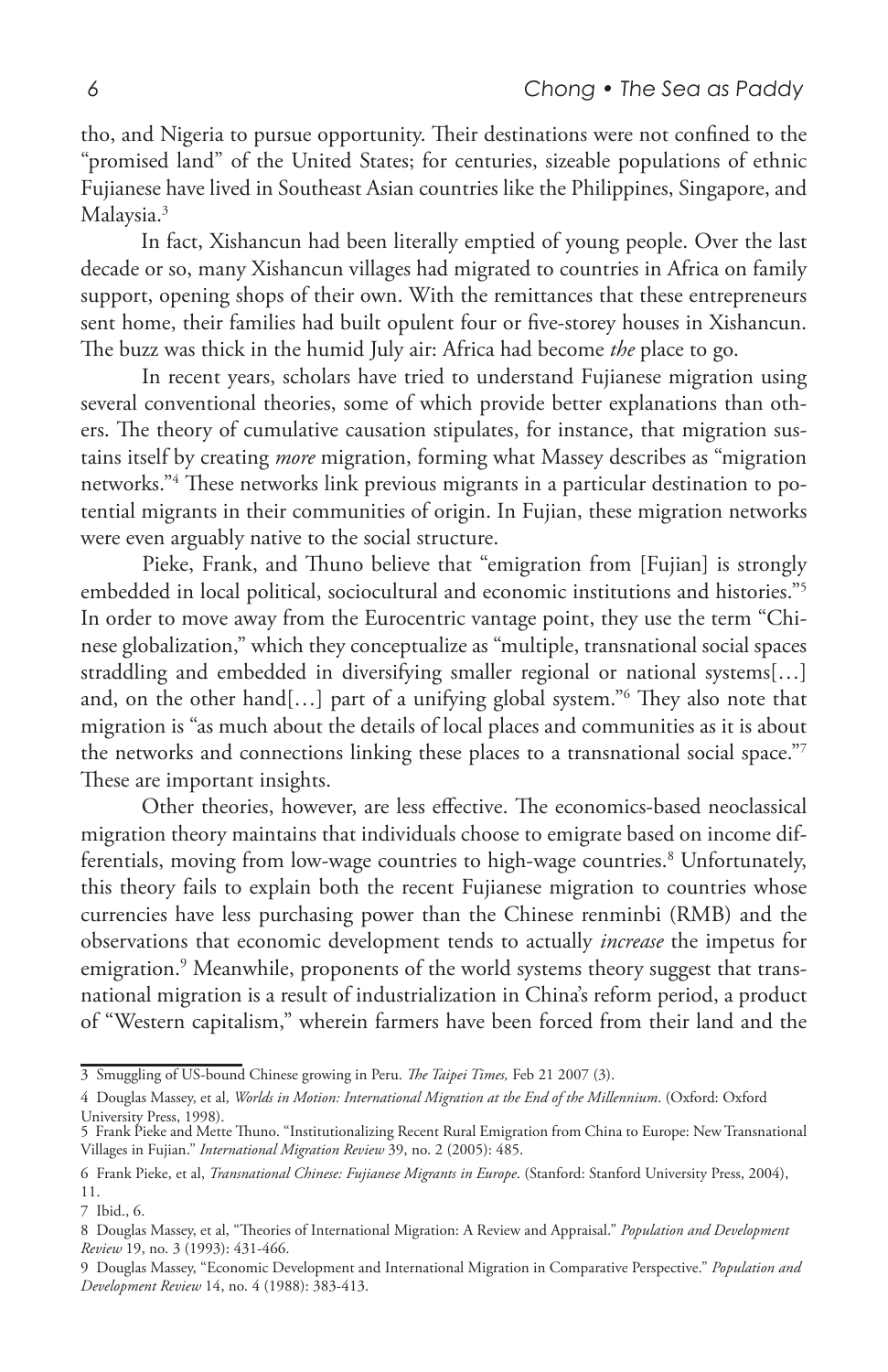increased competition for factory jobs has become an impetus for emigration.<sup>10</sup> This argument, however, fails to take into account the long history of the Fujianese transnational experience, which goes back several centuries.

 Indeed, while Pieke, Frank, and Thuno provide a critical foundation for understanding the composition of the transnational social space, the historical creation of this transnational social space is sadly under-theorized within their work. Thus, my own research is guided by the question of how past Fujianese migrations and current Fujianese migrations are linked. In this paper, I argue that Fujian's history contributes to the "embeddedness" of transnationalism in its people. While I do not wish to paint Fujianese emigration as a uniform phenomenon, I argue that it has been sustained over the centuries in three main ways: one, it has been largely entrepreneurial in nature; two, it has occurred outside of official control; and three, it is sustained by regional and kinship networks. In doing so, I hope to establish the local context for Fujianese migration, both in terms of history and institutions.

 This paper is primarily informed through documentary research and my own fieldwork in Xishancun village, Fuqing County, Fujian province. With regard to Fujian's maritime history, I draw on Carolyn Cartier, who argues that the South China Coast is a "historic maritime cultural economy whose conditions in many ways challenged the orthodoxies of agrarian Han society."11 She also argues for the importance of regional identity in China.12 Wang Gungwu provides much of the historical background on Hokkien merchants.<sup>13</sup> Both Cartier and Wang emphasize the "otherness" of southern China and particularly Fujian, and how this has been conducive to an entrepreneurial spirit.

 In the next section, I discuss the historical background of Fujian with an emphasis on its entrepreneurial maritime activities and the beginnings of Fujian's transnational existence. In particular, I look at tribute trade and the growth of private (illegal) trade—or commercial trade—in Fujian. I also examine why these trade networks emerged in Fujian rather than elsewhere. In the third chapter, I discuss the origins of Fujianese transnationalism in Southeast Asia. In the fourth chapter, I discuss social practices in the village of Xishancun, particularly as they relate to contemporary China and "Chinese globalization." I look at the mechanisms that facilitate their transnational trajectories to such varied places. Finally, in the conclusion, I begin to explore how this project is related to the broader geopolitical climate and provide some commentary about the importance and implications of a long historical perspective.

<sup>10</sup> Ko-Lin Chin, *Smuggled Chinese: Clandestine Immigration to the United States*. (Philadelphia: Temple University Press, 1999), 16-17.

<sup>11</sup> Carolyn Cartier, *Globalizing South China*. (Oxford: Blackwell, 2001), 31.

<sup>12</sup> Ibid., 38.

<sup>13</sup> Gungwu Wang, *China and the Overseas Chinese*. (Singapore: Times Academic Press, 1992). The term "Hokkien" re fers to one of the dialects spoken in the Fujian region, and it is the Min Nan word for Fujian. Older works also refer to Fujian as "Fukien." "Fujian" is the standardized pinyin version and is widely used today.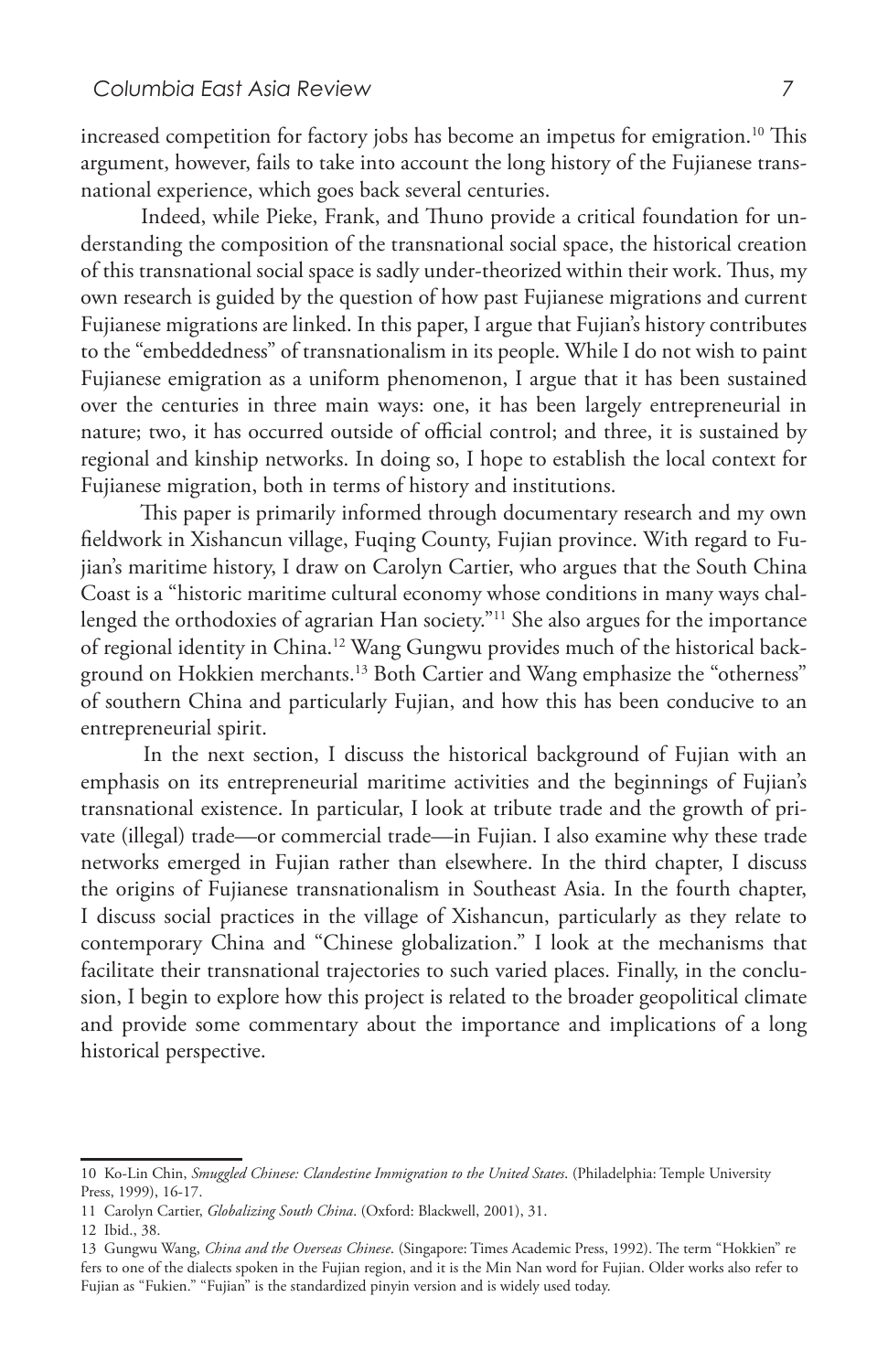#### The Sea as Paddy

Mounds of discarded oyster shells dot the paths in Xishancun. Today, oysters are farmed by men in waters about half an hour away by motorcycle. Once the oysters are hauled back to the village, women spend their days shelling them in the shade. These oysters are a small piece of evidence of Fujian's long maritime history, and are emblematic of the Chinese adage that the "sea is paddy to the Fujianese."<sup>14</sup> In this chapter I discuss Fujian's geography and the beginnings of its trade history, the importance of Zheng He and his legacy, and the origins of an overseas Chinese trade network dominated by the Fujianese.

 Located on China's southeast coast, Fujian is encircled by mountains and girded by seas (*jinshan dahai*, 近山达海).15 Roughly ninety-five percent of Fujian's total area is occupied by mountains, while the remaining area consists of generally infertile coastal plains and river valleys. Only eight percent of Fujian, including terrace farms on mountains, is arable.16 Before the arrival of Han Chinese settlers from the north, the Fujian region was inhabited by indigenous peoples, who likely lived in the mountains and depended on hunting and gathering for subsistence. It was during the fall of the Han dynasty in the late second century that many Chinese flooded to the south from the north—not because it was a prosperous region, but because it provided "refuge from chaos."17 Overpopulation on limited and infertile lands has been a recurrent theme in the province's history. It was natural, therefore, that the Fujianese turned the sea into a paddy.

 During the Yuan Dynasty (1271-1368), the Fujianese city of Quanzhou became a major port for foreign merchants, supplanting Guangdong province's hub of Guangzhou as the empire's largest port. Quanzhou boasted connections to Japan, Korea, the Philippines, Indonesia, the Arabian Peninsula and even the coast of Africa. Marco Polo and Ibn Battatu are said to have remarked that it was the greatest port in the world.<sup>18</sup> While Fujianese merchants were able to develop their maritime skills in a "relatively free, officially backed trading atmosphere" during this period, this policy changed with the fall of the Yuan.<sup>19</sup> At the beginning of the Ming Dynasty (1368-1644), Emperor Hongwu banned private trade as part of a policy of isolation aimed at self-sufficiency, while allowing the continuation of tribute trade under which mutual gifts were exchanged for no commercial gain. It was in this context that Zheng He embarked on his seven famous voyages between 1405 and 1433. It is widely assumed that Zheng He's voyages were for the sole purpose of exploration, but at least one historian, Edward Dreyer argues otherwise. During the first voyage, Zheng He's armada, boasting 27,000 "mostly military personnel," destroyed a Palembang-based fleet of pirate ships which had been preying on

15 Ibid.

<sup>14</sup> Lynn Pan, *The Encyclopedia of the Chinese Overseas*. (Singapore: Landmark Books, 1999), 30.

<sup>16</sup> Hugh R. Clark, *Community, Trade, and Networks: Southern Fujian Province from the Third to the Thirteenth Century*. (Cambridge: Cambridge University Press, 1991), 9.

<sup>17</sup> Billy K.L. So, *Prosperity, Region, and Institutions in Maritime China: The South Fukien Pattern, 946-1368*. (Cambridge, Massachusetts: Harvard University Asia Center, 2000), 15.

<sup>18</sup> Janet L. Abu-Lughod, *Before European Hegemony: The World System A.D. 1250-1350*, (New York:

Oxford University Press, 1989), 336.

<sup>19</sup> Wang, 83.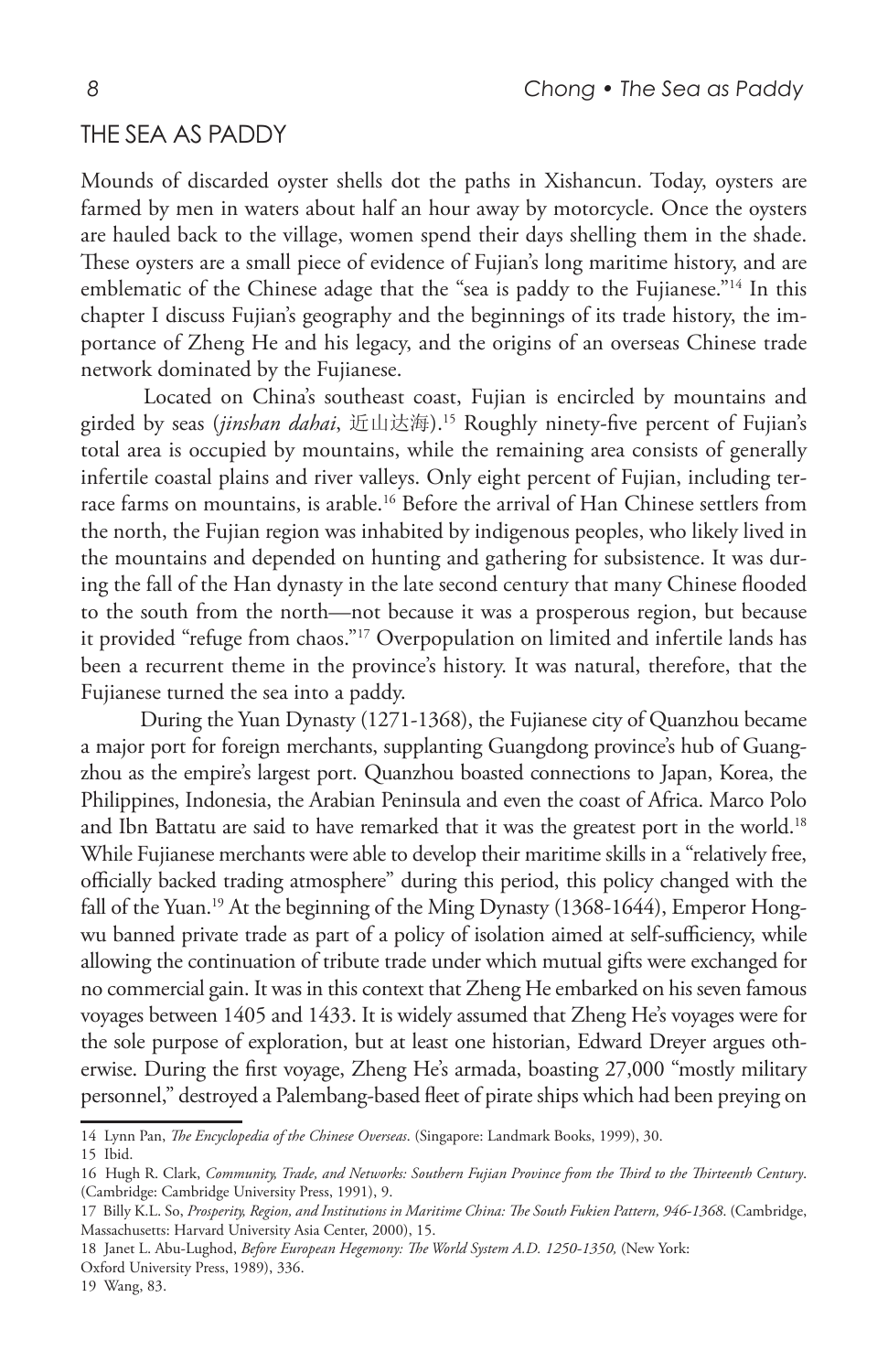merchant ships. His fourth voyage took him to Hormuz, the great trading center of its region.<sup>20</sup> These events lead Dreyer to suggest that Zheng He's voyages may, in fact, have been commercial in nature.

 Whether or not Zheng He's voyages were for trade or exploration, they "educated many more Chinese about the trading opportunities at a time when private trade was being destroyed and future generations of those who were drawn to trade privately overseas were being intimidated."21 Additionally, economic growth from newly discovered cash crops, such as hemp, silk, sugarcane, litchi, and cotton<sup>22</sup> fostered population growth, straining the land area and leading the Fujianese to turn to the seas for profit. Shipbuilding and navigation techniques improved, and an organized private (and thus illicit) trade network flourished. Moreover, Fujianese merchants recognized growing overseas demand for items like cloth, silk, and pottery and were eager to fill it.<sup>23</sup> Private trade also flourished because of the acquiescence of nearby state officials. As Lynn Pan notes, "many of the mandarins in the southern ports were persuaded to turn a blind eye—how else were people to live?"<sup>24</sup> As a result, large numbers of Fujianese merchants migrated all over the globe and started to dominate overseas trade, establishing particularly noteworthy presences in Taiwan and the Philippines.

 Even as the Ming state turned inward once again in the mid-fifteenth century, imposing a series of bans on international trade, private sea trade showed few signs of stopping. In 1580, the Spanish Governor-General established a trading post for the Chinese in Alcayceria, Manila, permitting them to settle there permanently. Official Spanish authorization of Chinese settlement aimed to strengthen Spanish wealth; the Spanish wanted the ability to ship fine Chinese goods to the European market via Acapulco.<sup>25</sup> The Spanish also saw that they could gain from using established Chinese trading networks, which connected the Malay archipelago, the Indo-Chinese coasts, China, and Japan, and the Fujianese willingness to bring their porcelain and silks to the market. Many Dutch-supported merchant communities also came into being.<sup>26</sup> However, the presence of a "well-organized, dynamic, and apparently prosperous alien group" proved at times to be a threat to the Europeans, so measures were taken to control the Chinese populations. In Manila, all Chinese were ordered to live outside the city walls in an area called the Parian and what is now the city's Chinatown.<sup>27</sup> Stepping beyond the reach of legally-imposed discrimination, the Spanish also repeatedly massacred the Chinese in Manila, and "a major bloodletting occurred" in

<sup>20</sup> Edward L. Dreyer, *Zheng He: China and the Oceans in the Early Ming Dynasty,* (New York: Pearson Education, 2007), 31.

<sup>21</sup> Gungwu Wang, *China and the Overseas Chinese,* (Singapore: Times Academic Press, 1992), 85.

<sup>22</sup> So, 28-29.

<sup>23</sup> Lin Renchuan, "Fukien's Private Sea Trade in the 16<sup>th</sup> and 17<sup>th</sup> Centuries," trans. Barend ter Haar, in *Development and Decline of Fukien Province in the 17th and 18th Centuries,* ed. E.B. Vermeer (Leiden: E.J. Brill, 1990), 176.

<sup>24</sup> Lynn Pan, *Sons of the Yellow Emperor,* (New York: Kodansha America, 1994), 6.

<sup>25</sup> Annabelle R. Gambe, *Overseas Chinese Entrepreneurship and Capital Development in Southeast Asia*, (New York: St. Martin's Press, 2000), 12.

<sup>26</sup> Wang, 88.

<sup>27</sup> Gambe, 13.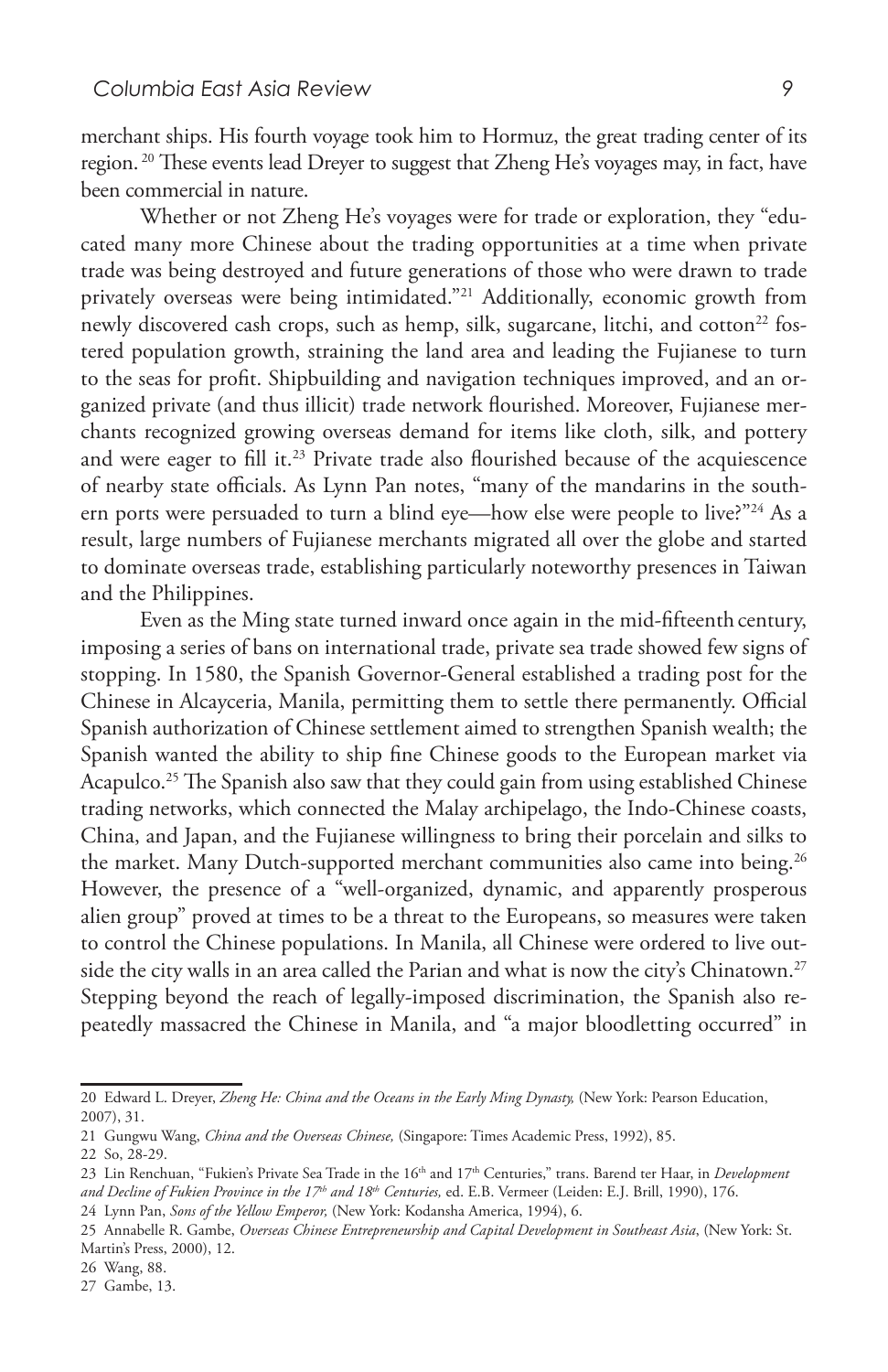#### Batavia in 1740.<sup>28</sup>

 Significantly, Ming officials "showed no interest in the Chinese overseas merchant communities, in part because trade and profit-seeking went against the Confucian tenets to which the Chinese polity adhered. Chinese trading abroad were on their own."29 The entrepreneurship of the Fujianese was distinctly homegrown and sustained by a well-established tradition of social networks.

 Why was such a complex and successful system of overseas trade able to emerge out of Fujian? As Cartier notes, "it is important to see China how it sees itself—as a country of regions—and to ask questions about processes that create regional meaning and stitch China together as a coherent whole."30 Most of the knowledge we have inherited about southern China preserves the worldviews of the Chinese literati, who judged the south China coast in terms of the north. The coast, for example, "was not a landscape of desirability in traditional Chinese imagination," and in old Chinese maps, the South China Sea was depicted as especially fearsome.<sup>31</sup> Furthermore, "strangeness about south China has been a type of otherness… that reminded imperial rulers and northern Han Chinese of the extent of the ordered world and the need to secure that world on its margins."32 Becoming an independent kingdom during the tenth century was also a "major turning point" in Fujian's history; its cities of Quanzhou and Zhangzhou were in frontier territories, with relative autonomy away from direct interference by court and provincial mandarins.<sup>33</sup> It therefore follows that China's isolationist policies through the centuries have had a negligible impact on Fujianese commercial activities. As a result, as Wang succinctly put it, the Hokkien comprised "the majority of the overseas traders between the thirteenth and eighteenth centuries. They were also the most successful."34

### Fujianese Transnationalism In Southeast Asia

While China has volumes of historical records, few tell of the people involved in overseas trade, indicating the "low esteem in which traders were held within Confucian society."35 Yet because of their marginalization, the Fujianese people were able to cultivate what Bert Hoselitz calls "genuine innovations in social behavior."36 Once in Southeast Asia, the Fujianese engaged in a variety of activities. Some traded rice in the Chaophraya Valley; others were employees of China-based merchants at a port in a Malay trading state. By the nineteenth century, many had become agents for labor

<sup>28</sup> Wang, 88.

<sup>29</sup> Ibid., 90.

<sup>30</sup> Cartier, 38.

<sup>31</sup> Ibid., 41.

<sup>32</sup> Ibid., 45.

<sup>33</sup> Wang, 81.

<sup>34</sup> Wang, 97.

<sup>35</sup> Leonard Blussé, "The Vicissitudes of Maritime Trade: Letters from the Ocean *Hang* Merchant, Li Kunhe, to the Dutch Authorities in Batavia (1803-08)," in *Sojourners and Settlers: Histories of Southeast Asia and the Chinese*, ed. Anthony Reid, (Honolulu: University of Hawaii Press, 2001), 148.

<sup>36</sup> Bert F. Hoselitz, "A Sociological Approach to Economic Development," in *Development and Society*, eds. David Novack and Robert Lekachman, (New York: St. Martin's Press, 1964), 157.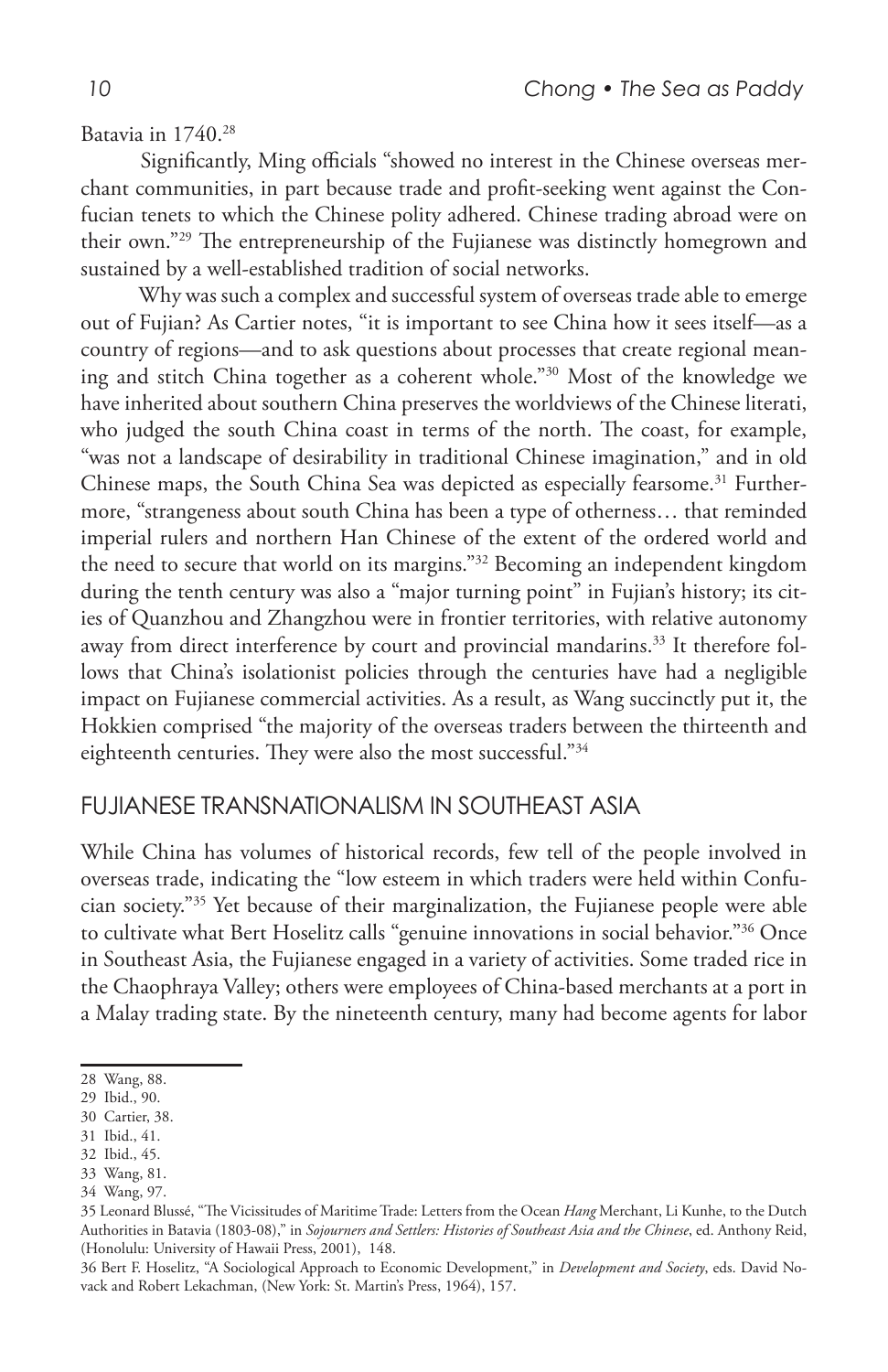recruitment from China, revenue farm bosses, and local leaders.<sup>37</sup>

 How were Fujianese entrepreneurial projects sustained through the years? Their success and predominance overseas relied on a kinship-based system of social organization that characterizes Fujianese transnationalism today:

They needed the skills of Hokkien shipbuilders and captains, the capital of wealthy clansmen who had made their fortunes in China's internal trade, and their literati relatives to speak for them and even protect some of their illegal activities. And they needed their families and village networks to provide the personnel. They also had to bribe corrupt officials at home and co-operate with foreign officials and merchants overseas.<sup>38</sup>

For example, when the British established Singapore as a free port in 1819, many people from the southern villages of Fujian came to take advantage of the tax-free markets, but most of them already had pre-existing connections with relatives who had been trading in the region for decades.<sup>39</sup>

 The term that is most often used to refer to the Chinese overseas is *huaqiao*  (华侨), where "*hua*" means Chinese, and "*qiao*" signifies a short-term visitor, or a sojourner.40 Eventually, the individual will return home. In effect, the word *huaqiao* has helped to maintain the pretense that the "sojourning" is temporary and unrelated to permanent settlement.<sup>41</sup> Indeed, Redding argues that "many of the Overseas Chinese do genuinely still feel bound to China even after centuries of family settlement elsewhere, and the flow of movements of *nanyang* (南洋, Southeast Asia) visitors to China is enormous."42 Is this so surprising? After all, according to Pan, "an intense preoccupation with origins and identity is typical of people who live on the edge of things, away from the cultural or national center; and Chinese emigrants, whether they ended up in Southeast Asia or America, came overwhelmingly from Fukien and Kwangtung, both peripheral areas."43

 However, "belonging" is not inborn; it is an awareness of one's native region that is sustained through certain institutions, such as dialect and clan links, as well as the building of ancestral halls, temples, and a *huiguan* (会馆, dialect association).<sup>44</sup> These institutions connect those abroad on the basis of a common origin, but they also serve to facilitate the entry of new transnational migrants. Indeed, for new migrants "access to [the clique of the Straits Chinese] was securable through dialect and clan links."44 Once in their new areas of settlement, Fujianese migrants created what Frost calls "diasporic spaces," which helped a settler population divided by mutually

<sup>37</sup> Wang, 5. 38 Wang, 97.

<sup>39</sup> Wang, 167.

<sup>40</sup> S Gordon Redding, *The Spirit of Chinese Capitalism*, (Berlin: Walter de Gruyter, 1993).

<sup>41</sup> Wang.

<sup>42</sup> Redding, 23.

<sup>43</sup> Pan, 12.

<sup>44</sup> Mark Ravinder Frost, "Emporium in Imperio: Nanyang Networks and the Straits Chinese in Singapore, 1819-1914," *Journal of Southeast Asian Studies* 36 (2005): 29-66.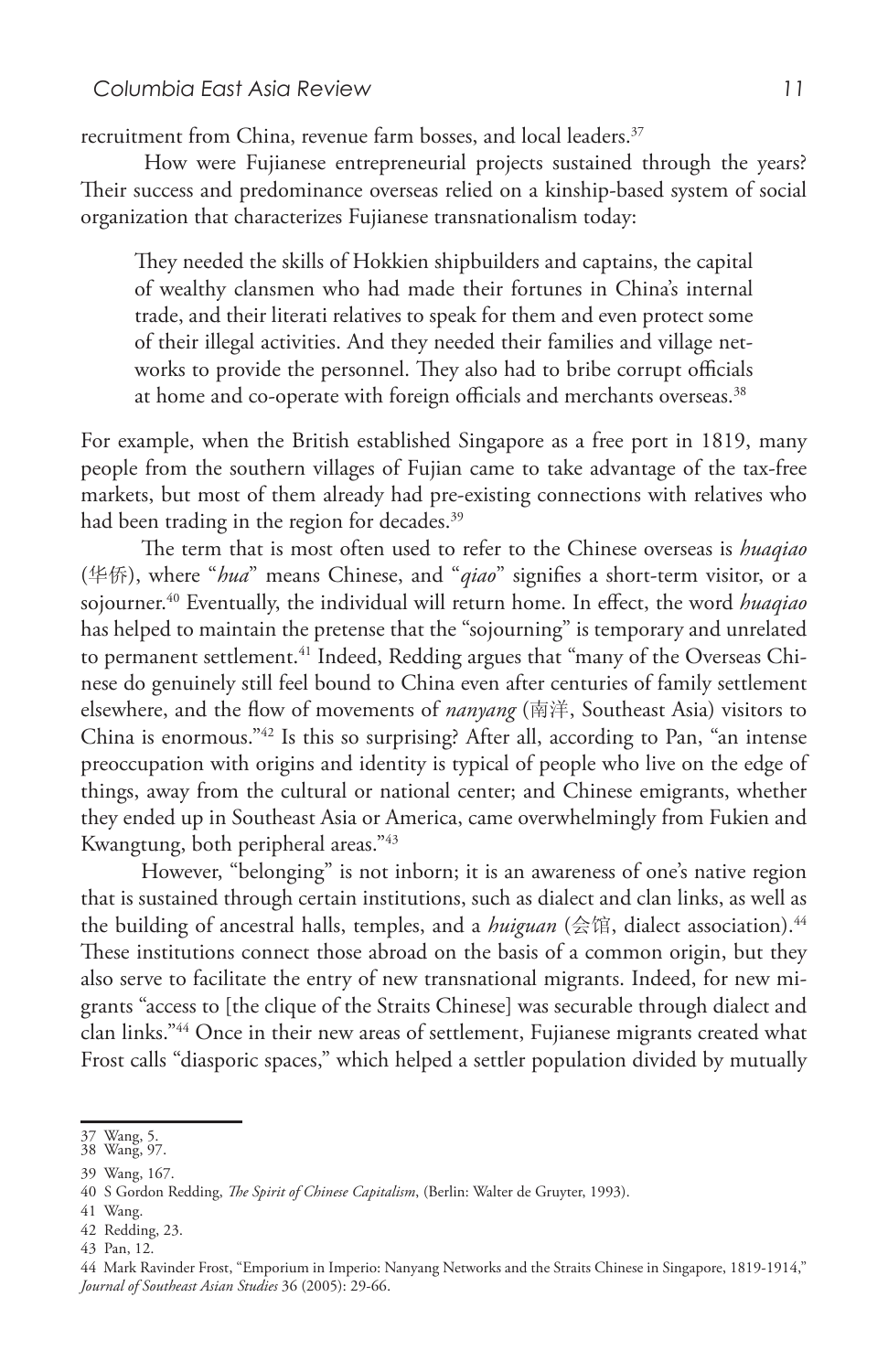unintelligible dialects to establish "cultural authenticity and political authority."45 For example, temples were important gathering places where settlers could share news, continue their social practices and celebrate their patron deities. Singapore's oldest Fujianese temple, Thian Hock Keng, is notable for its patron deity Mazu (or Tianhou  $($ 天后), meaning "Empress of Heaven"). According to the myth, Mazu was a fisherman's daughter who protected fishermen and seafarers.<sup>46</sup> The temple served as a transit point for new immigrants: upon arrival in Singapore, passengers and crew thanked Mazu for their safe arrival. Other temples celebrated, among others, the god Sam Po (Sanbao), whom Frost hypothesizes as "possibly the deification of the Eunuch admiral [Zheng He], and was worshipped in temples in Java, Singapore and Malaya."47

 Furthermore, newly-built diasporic spaces in the home village, such as temples, ancestral halls, and schools constructed with money from ex-villagers serve as visual reminders that a life overseas is one to which to aspire. Indeed, "social practices related to former migration not only celebrate the village's identity as part of a transnational community, but[…] reaffirm the importance of international migration as the avenue and marker of success, regardless of the actual destination and presence or absence of other villagers there."48 In fieldwork conducted in a village in central Fujian, Pieke and Thuno discovered that ongoing connections with former villagers in Southeast Asia and Japan had a strong influence on current transnational practices, largely informed by "patrilineal ancestor worship and the desire to perpetuate patrilateral kinship ties between villagers and former villagers overseas."49 Of course, over time, many generations of overseas Chinese populations around the world have settled and become nationals and political actors in their countries of residence. As Frost notes, "cultural ties with homelands were often more easily imagined than enjoyed in practice,"50 especially during times of political unrest in China. Thus there is a myth-making component to this sense of belonging that is negotiated multi-locally and over time; it is not fixed, static, natural, or given.

## Fujianese Transnationalism during Chinese GlobalizatioN: Case Studies in "Peripheral" Countries

In this section, I draw on my own fieldwork and the empirical research of others to examine the climate surrounding the recent trend toward migration to Africa. I contend that the current emigration climate in Fujian, coupled with China's foreign policy in Africa, creates the necessary conditions for their movement.

## Thinking beyond the constraints of the nation-state

It was never possible to understand Chinese migration to Europe solely

<sup>45</sup> Ibid., 40.

<sup>46</sup> Ibid., 43.

<sup>47</sup> Ibid., 45.

<sup>48</sup> Frost, 46.

<sup>49</sup> Pieke, 2005, 497.

<sup>50</sup> Ibid., 497-408.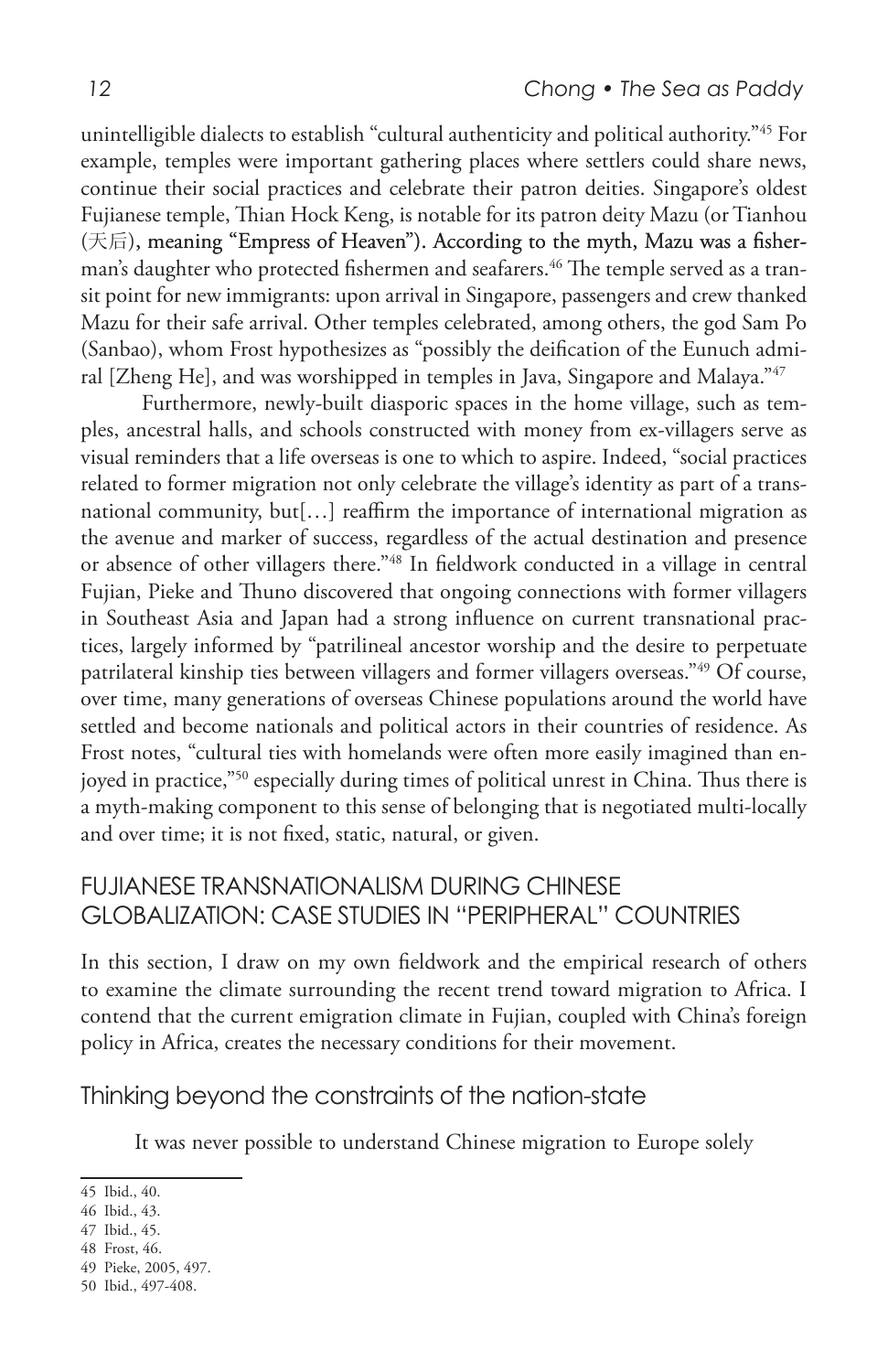at the level of the individual European states… Chinese migrants have always shown scant regard for lines drawn quickly and apparently at random across Asia's European promontory. In that respect, they were Europeans before the Europeans.<sup>51</sup>

Fujianese migrants can be said to be truly transnational, as their transnational journey is not guided by the idea of unidirectional migration and permanent settlement. Rather, the core objective is to "generate savings and remittances for the migrant's natal and/or nuclear family."52 It is generally understood that most migrants wish to go to the United States, Canada, the United Kingdom, or Australia—traditional migratory destinations. However, the new migration paths out of Xishancun are consistent with Pieke's notion that "Chinese emigration no longer simply is the move to the centers of a world system fully dominated by the West, but is just as much an aspect of the outward extension of a world system centered on China itself."53 In Xishancun, I spoke with three brothers whose lives were deeply enmeshed in current Fujianese transnational practices. The brothers were the wealthiest in the village; they drove cars on newly-paved roads still populated mostly by putt-putt motorcycles. They picked their gold teeth and wore flashy watches. They spoke on cell phones with their wives, who were looking after their grandchildren at home. Furthermore, their children were scattered around the Southern Hemisphere. Each expressed regret that they had not sent their children to Canada, admitting that if Fujianese people had the resources, they would probably send their children to North America. But just because the U.S. and Canada are constructed as first choices doesn't make countries like South Africa and Argentina mere consolation prizes; the brothers were certainly tasting the fruits of success!

## Factors that enable Fujianese Migration

China lacks a unified emigration policy "beyond the acknowledgement in the 1985 emigration law that allows Chinese citizens who have legitimate reasons to leave to do just that."54 Passports are available to those who have been invited by relatives abroad; after this, it is up to the migrants to either obtain a valid visa themselves, or to hire a smuggler to help them through the process.<sup>55</sup> However, one cannot privilege the availability of passports too much: after the July 2000 Dover incident,<sup>56</sup> the Chinese government banned the issuance of passports to any male under 35 years of age in Fuzhou prefecture. However, as was the case during trade bans and isolationist policy, little could be done to stop transmigratory activities. Furthermore, local governments have little incentive to stop emigrants. They tolerate it because of the high volume

<sup>51</sup> Benton, viii.

<sup>52</sup> Pieke, 2004, 32.

<sup>53</sup> Pieke, 2002, 6.

<sup>54</sup> Ibid., 20.

<sup>55</sup> Ibid., 345.

<sup>56</sup> In July 2000, fifty-eight Fujianese migrants, twenty-eight of whom were from Fuqing, were found suffocated in a cargo truck in Dover, England (Pieke 2004).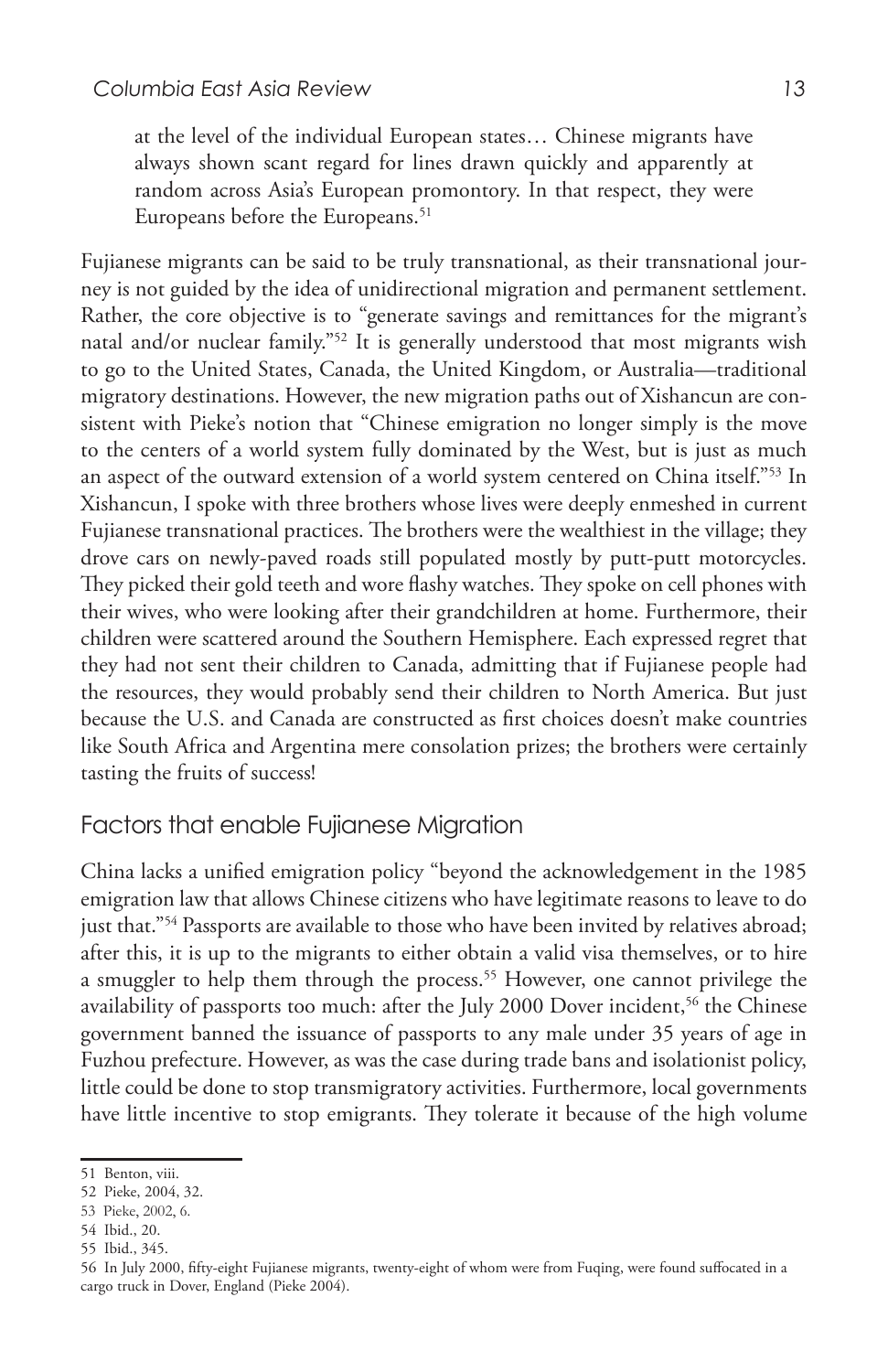of remittances. In fact, corruption "has reached dimensions unprecedented during Communist rule and bolsters migrant smuggling in [several] ways."57 Snakeheads (or human smugglers) are also crucial to the process of emigration; they are perceived as professional service providers, a source of information and advice, and a gateway to prosperity. Many migrants use several smugglers to reach their destinations. To migrants, at the end of the day, smuggling is "merely their way to get where they want to go."58

 The potential for legal status is another attractive reason for Fujianese migration. The people whom Pieke interviewed were eager to garner legal permanent residence for its perks. After all, this would enable return visits, finding wives, and benefits including salaries and job opportunities, as well as onward migration to other countries through legal means (notably the United States, Japan, or Western Europe). In sum, "permanent residence makes the migrant a real person again, instead of someone merely in transit."59 The children of transmigrants who are growing up in Fujianese villages may wind up benefiting from the rights accorded to, for example, Argentinean citizens. Therefore, while reaching their destination country often involves illegal means at one point or another (i.e. using a fake official's passport, flying in legally on a tourist visa but being smuggled across a border illegally), eventual attainment of legal status is a pragmatic concern of Fujianese transnationals.

## Impact of China's policy in Africa on potential transmigrants

In the last ten to fifteen years, China has sought a more active role in the international arena. The push toward active international participation exists in response to fiercely negative Western reactions to the Tiananmen Square massacre; recently, Chinese foreign policy has become "more dynamic, constructive, flexible, and self confident than was the case during the preceding decades."60 Following the backlash to the Tiananmen Square massacre, China shielded Beijing from Western criticism by building coalitions with developing countries. Indeed, after the incident, foreign minister Qian Qichan visited no fewer than fourteen African countries, where China "continues to portray itself as a developing nation."61

 China's strategic networking over the past two decades has enabled it to meet an increased need for resources with a boom in Chinese-African trade. By 2006, there were some 700 Chinese enterprises with a total investment of \$1.5 billion in Africa.<sup>62</sup> China offers low-price export goods such as textiles, clothing, and electronics. China has also become involved through increased aid, debt cancellation, and Sino-African trade. Tull cautions that China's involvement may prove, economically, to be "mixed at best," and that the political consequences are "bound to prove deleterious"

- 59 Ibid.. 35.
- 60 Tull 2006, 460.
- 61 Ibid., 462. 62 Ibid., 464.

<sup>57</sup> Hood, 1997, 80.

<sup>58</sup> Pieke, 2002,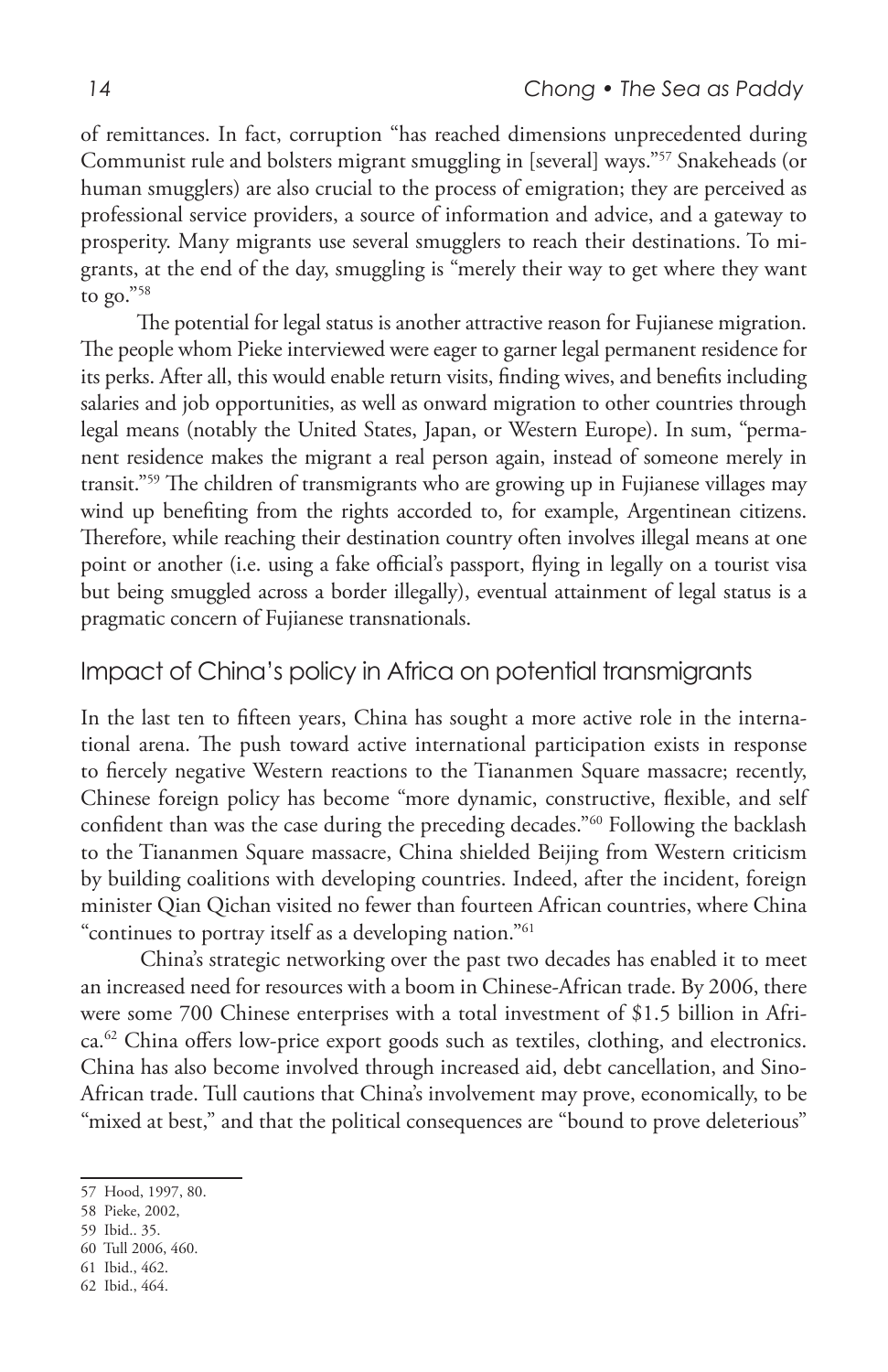as China supports authoritarian governments.<sup>63</sup> Regardless, the Chinese penetration into Africa poses a unique opportunity to Fujianese people, as it offers the most affordable migration path.

#### Xishancun's transnational connections to Africa

Xishancun is a single-surname clan village in Fuqing County, Fujian Province. In the early 1900s, members of the Chong clan immigrated to Singapore; remittances helped to build a primary school, an ancestral hall, and a temple. This kind of family narrative occurred broadly over the Fuqing/Fuzhou area, which sent many of its kin to Southeast Asia. In Xishancun, conditions allow families to grow peanuts, maize, potatoes, rice, and corn. They rent cows from an enterprising man to plough their rice paddies. Only a decade or so ago, there was no plumbing in the village, and only dirt paths upon which to drive. Today, the roads are paved, and houses have flushing toilets. These changes are the result of a combination of state investment as well as remittance payments from the past decade.

For the villagers of Xishancun, migration is a viable and respectable way of making a living. They consider factories jobs beneath them; such employment is reserved for people from rural provinces. Instead, a thriving business supports the mass migration of people. As one villager explained to me, "Someone will say, 'You want to go to Cameroon? Okay, 50,000 RMB!' and then you pay, then go, and open a mini supermarket. Usually your neighbors from home are there, or you have family connections." When asked to justify the dangers of the long journey and of cooperating with snakeheads, villagers scoff. For them, paying smugglers was a wise investment with abundant returns, and Africa had become the cheapest and most profitable place to which to go. Why pay \$70,000 to go to New York, only to wash dishes? In Lesotho Fujianese immigrants can open their own shops and be the boss of others, and pay back all their debts within two years. Even more of an impetus, the journey cost only \$12,000, a fraction of the price.

One villager suggested that one could "try [one's] luck and sneak in somewhere for free, or [one] could invest in a visa and enter legally, which could cost an additional 20,000 RMB." This particular villager has two sons and a daughter. His daughter is in South Africa with her husband, where they own a shop selling clothes, shoes, and strollers imported from China. It cost the villager 25,000 RMB to send his daughter to Johannesburg. There, she was connected to a "superman" who sells things at wholesale prices. They set up their shop in a Chinatown community that had around 40 Chinese-owned shops, according to the villager's estimates. The daughter has lived there for five to six years. In this time, she has given birth to two sons, both of whom live in Xishancun with their grandparents. The journey and arrangements were financed with borrowed money; luckily, the woman's father was able to borrow interest-free from relatives. It cost between 500,000 and 600,000 RMB to open the shop. The family made 100,000 RMB in their first year, and by the end of the third

<sup>63</sup> Ibid., 459.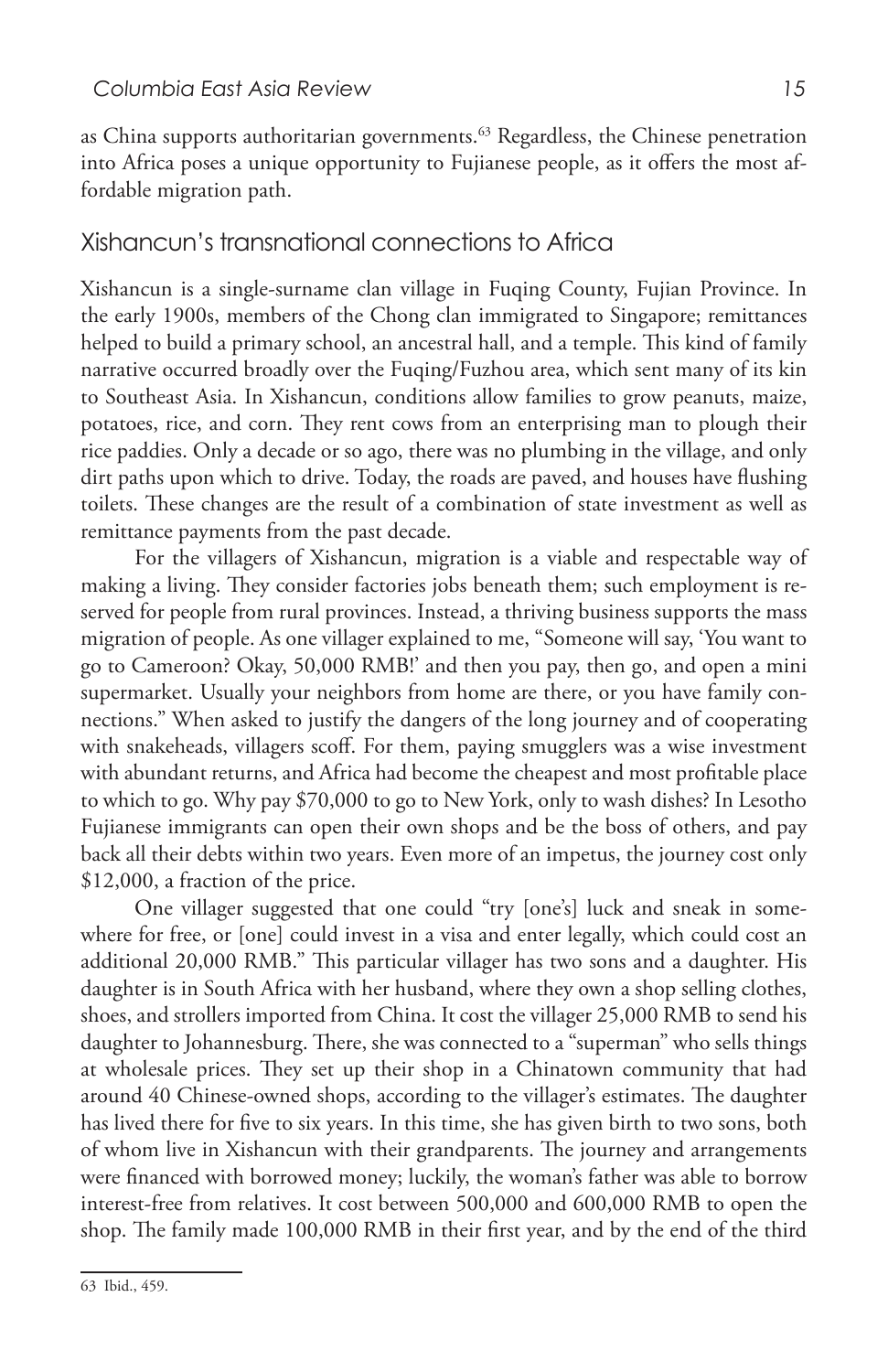year, they had cleared their debts and begun to build a family home on their allotted plot of land in Xishancun.

 Three brothers in the same community had all sent their children abroad as well. At the time, it cost 25,000 RMB to go to South Africa, and 80,000 to 90,000 RMB to go to Argentina. The destinations of their other children included Mozambique, Zimbabwe, and Lesotho. Brother A has two sons and one daughter, all of whom are in Argentina. His decision to send his children to Argentina was based on the idea that there were "no prospects in China" and the fact that he had connections to Buenos Aires through other villagers who had already migrated. The original journey cost 150,000 RMB for all three children and took thirty hours. They flew from Hong Kong to Bolivia, and then snuck into Argentina. His children have spent eight years in Buenos Aires and now are fluent in Spanish. Currently, his oldest son has three children; two were born in Argentina, and one was born in China. All three are Argentinean citizens. At the time of the interview, the six year old had to go back to renew his passport. The children will have to go back to China every five years if they wish to keep their citizenship.

 In Buenos Aires, Brother A's first son owns a mini-supermarket with his wife, employing five or six employees as well as security guards. They live upstairs of the shop and pay about 6000 BA pesos (\$2000 USD) a month in rent. Brother A's second son was a policeman when he lived in China and had the opportunity to go to Canada but refused, to Brother A's chagrin. Now he owns a similar store in a smaller neighborhood in Buenos Aires, paying half in rent. Brother A had hoped that they would go to Canada, where he believed they would face less racial discrimination. But to go to Canada, villagers needed considerable assets before they could borrow. So Argentina it was. It took about two and a half years to make back the initial capital; the extra money was used to build a house in Xishancun. Right now Brother A has one million RMB and is planning to spend it on an apartment in Fuqing city. Brother A's children send their money directly home; none of it is invested in Buenos Aires, where they live simply and frugally in small apartments above or adjacent to their shops. In fact, none of the subjects interviewed had invested in homes abroad.

Brother B's children are scattered all over the world, with one in Argentina, another in Ecuador, and three more in South Africa. He admits, "I'm not sure where they are… I don't know where, I've never been… I don't really care as long as they're making money." It cost 22,000 RMB to send each of them abroad. They are all married to villagers from Xishancun. Brother B's daughters in South Africa own clothing stores selling the fashions from China. Brother B says, "My children are lucky because I did all the work." Like Brother A, Brother B expressed regret at not being able to send his children to Canada. His son refused because he was not interested in working his way up in a business; he wanted to be a boss. Brother B has a cousin who lives in Toronto and views life in Canada as something to which to aspire. Even so, his son's refusal was so great (he recalls that his son *sidoubuqu* (死都不去)*—*"would rather die" than go to Toronto) that nothing could be done. Aware that Canada needs a higher birth rate to sustain its population, Brother B told me, "My dream was to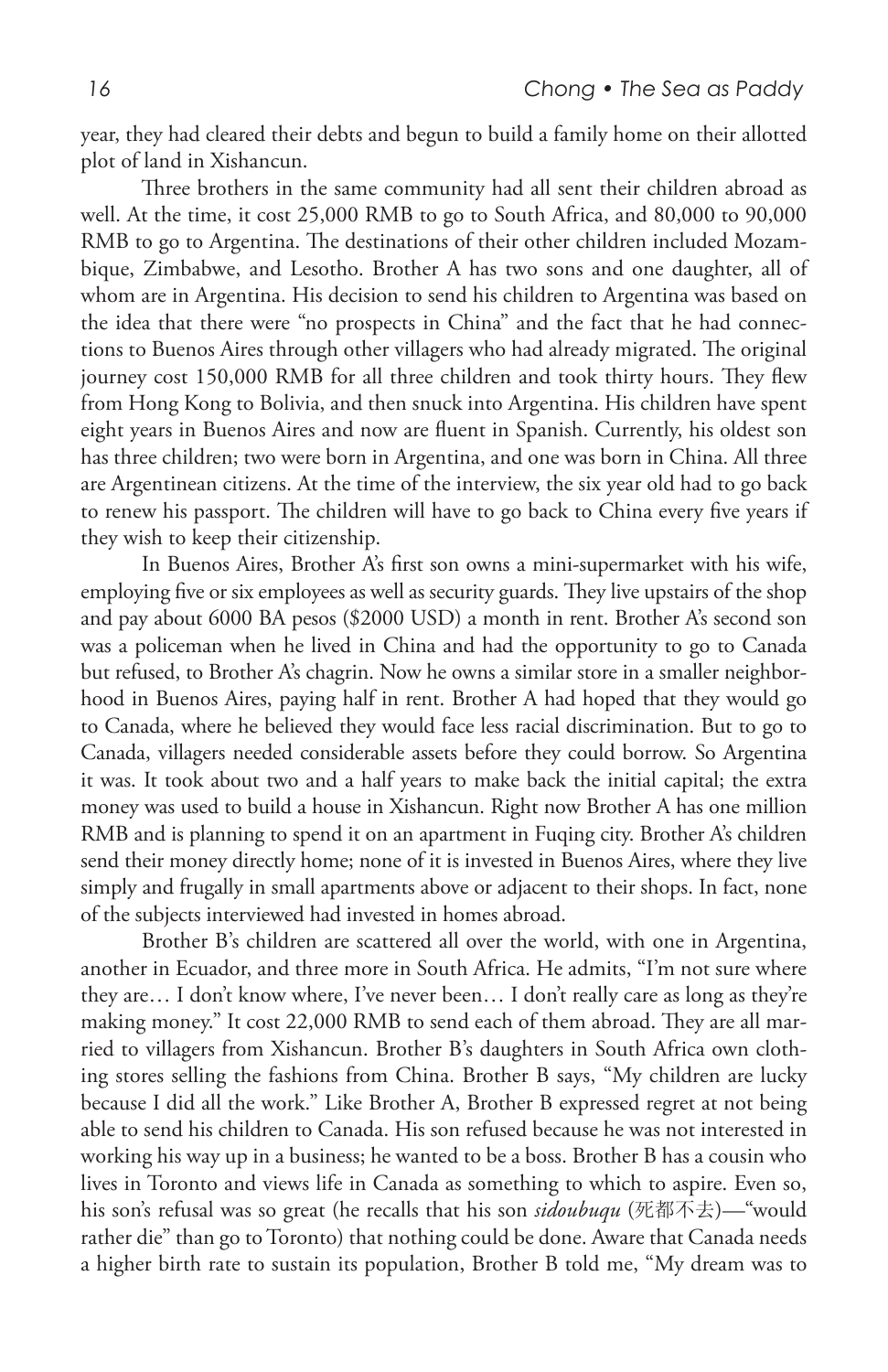have my son move to Canada and have lots of children there."

Brother C's daughter is in Durban, South Africa. He sent his daughter there in 2003, into a community with a rather substantial Chinese population. According to him, in Durban, "all the Chinese are bosses." There, his daughter and her husband live with their son. Travelling to Johannesburg to buy stock, they support themselves by selling clothing, shoes, and strollers.

 All three brothers had in common the desire to send their children to Canada, but none had the means to do so. Regardless, the migrants have found success in their new destinations. They have amassed considerable wealth in a relatively short period of time, and huge construction projects are under way back home so that they can flaunt their new wealth.

 Moving to non-traditional "peripheral" regions is thus not without its perks: with the right connections and some capital, it is relatively easy to open a shop. Another respondent had a son who went to Durban, South Africa; it cost 22,000 RMB in a lump sum to go. The family borrowed from relatives on a 1.5 percent interest. On top of that, it cost 500,000 to 600,000 RMB to open a shop. It took about three years to make back the money; once the debt had cleared, they used the money to build a home in Xishancun. On average, homes cost 500,000 or 600,000 RMB to build, and it's not strange to see a house that has three and a half floors. The concept of "face" is one that riddles the minds of many villagers of Xishancun. One respondent explained to me that if his neighbor added a floor to his house, then he would do the same.

 For the villagers, the elevated status that one might acquire from making it to the Western "center" is undeniable. In that regard, Pieke's hypothesis that "Chinese emigration no longer simply is the move to the center of a world system fully dominated by the West" actually obscures the powerful pull that Western "center" have on migrants, and the limitations that they face in attaining this goal. Indeed, if they had the choice, capital, and connections, most would be there right now. But Xishancun is a relatively poor village, and the villagers' transnational networks are anchored in places within reach, representing perhaps only a "step" toward a better life, as one respondent put it. For now, the immediate goal of enriching the family back home has been met.

#### **CONCLUSION**

## The Implications of a Historical Perspective and Further Directions in Exploring Fujianese and Chinese Transnationalism(s)

In contextualizing and challenging the simplistic model of international migration, which posits that people move from "peripheral" (poor) countries to "core" (rich) countries, we find that current Fujianese transnationalisms in the United States and Africa are part of a much longer history of Fujianese transnationalism that has often been entrepreneurial in nature and has often occurred outside of official sanction. From the beginning, Fujian's geography, trade-based economy, and ties to Singapore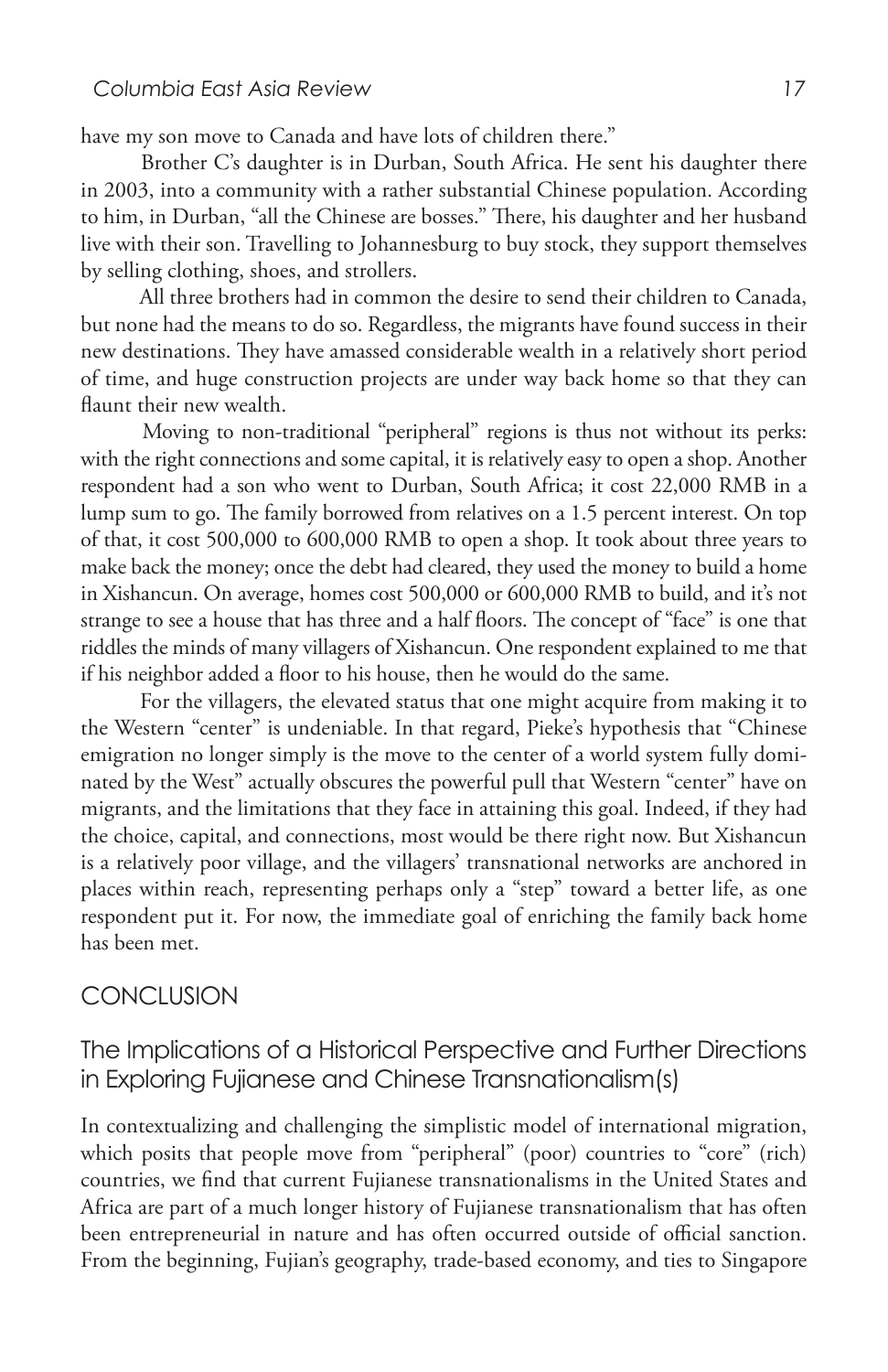have created a transnational people. In looking at the life trajectories of the contemporary villagers of Xishancun in Fuqing County, we can see that migration has grown to be an inevitable option. Such a reframing of Fujianese transnationalism is important if we are to understand the factors that contribute to mobility and settlement strategies. Thus we can reimagine Fujianese migrants not as victims at the hands of vicious snakeheads and moneylenders, but as agents who use their knowledge and networking skills to carve out new lives, navigating the potentials of a globalized world.

 My concluding thoughts relate my project to the broader geopolitical climate of today. Indeed, as we can see from China's activities in the past decade, China is not a peripheral country any more. But what are the implications of China's growing footprint in Africa, in which Fujianese merchants play a role? As manifestations of Chinese globalization, how might they be interpreted by scholars and by the global community at-large? Are they agents of global capitalism? Can they be divorced from perceptions of China as an encroaching giant? To what extent can and should geographers reconcile the goals of the Chinese government with the continued transmigratory experiences of Fujianese people, and increasingly other Chinese people? As Howard French wrote in *The New York Times*, "Chinese people today look at Africa and see opportunity, promise and a fertile field upon which their energies, mercantile and otherwise, can be given full play."64

 Indeed, the fear of China's rise as a colonial power is palpable in the mainstream media, particularly as China becomes more prominent in Africa. Yet this continuous scapegoating of China obfuscates the neocolonial and capitalistic projects of the West, both past and present, and the racist tendencies of both governments and mainstream media outlets. In locating the story of Fujianese transnationalism *within* Fujian, I strive to clarify the motives of people who have come to be symbols of China's rise, but who, like anyone, are just trying to make a go at life. It's just that, thanks to five hundred years of sustained history, transnationalism is in their bones.

### WORKS CITED

Abu-Lughod, Janet L. 1989. *Before European Hegemony: The World System A.D. 1250-1350*.

Benton, Gregor. 1998. Preface. In *The Chinese in Europe*, vii—xi. New York: St. Martin's Press.

Blussé, Leonard. The Vicissitudes of Maritime Trade: Letters from the Ocean *Hang* Merchant, Li Kunhe, to the Dutch Authorities in Batavia (1803-08). In *Sojourners and Settlers: Histories of Southeast Asia and the Chinese*, ed. Anthony Reid, 148-163. Honolulu: University of Hawaii Press.

Cartier, Carolyn. 2001. *Globalizing South China*. Oxford: Blackwell.

Chin, Ko-Lin. 1999. *Smuggled Chinese: Clandestine Immigration to the United States.* Philadelphia: Temple University Press.

Clark, Hugh R. *Community, Trade, and Networks: Southern Fujian Province from the Third to the Thirteenth Century*. Cambridge: Cambridge University Press.

Dreyer, Edward L. 2007. *Zheng He: China and the Oceans in the Early Ming Dynasty.* New York: Pearson Education. French, Howard W. and Lydia Polgreen. 2007. Entrepreneurs from China flourish in Africa. *The New York Times*, Aug

<sup>64</sup> Howard W. French and Lydia Polgreen. 2007. "Entrepreneurs from China flourish in Africa." *The New York Times*, Aug 18.